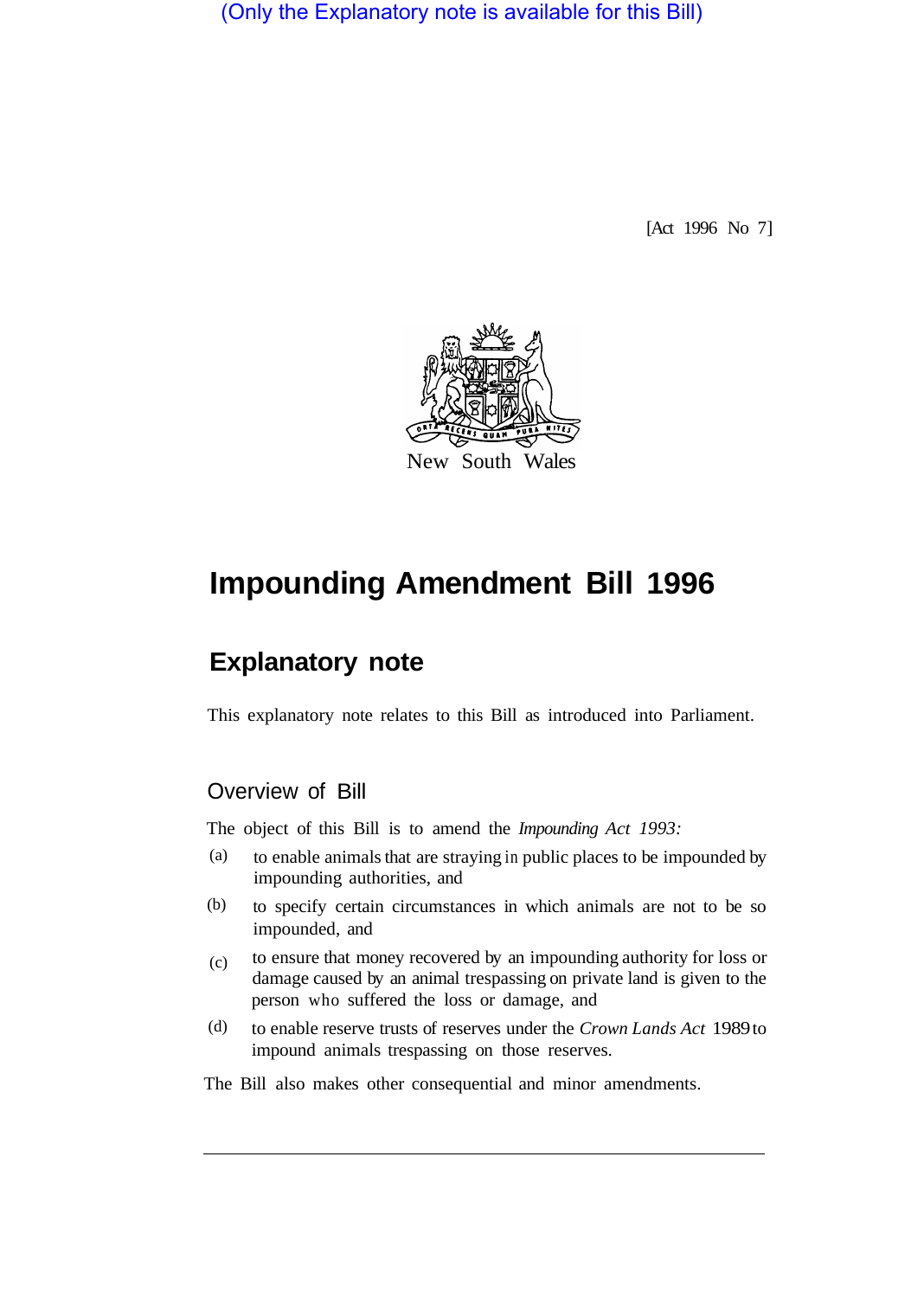Impounding Amendment Bill 1996 [Act 1996 No 7]

Explanatory note

# Outline of provisions

**Clause 1** sets out the name (also called the short title) of the proposed Act.

**Clause 2** provides that the proposed Act will commence on a day or days to be appointed by proclamation.

**Clause 3** is a formal provision that gives effect to the Schedule of amendments to the *Impounding Act 1993.* 

### **Schedule 1 Amendments**

#### **Impounding of animals that are unattended in public places**

Currently, the Act enables an impounding officer to impound an animal that has been abandoned or left unattended in a public place. **Schedule 1 [2]** and **[15]** broaden the power to allow an impounding officer to impound an animal that is unattended in a public place. *Unattended* is defined as including abandoned or straying. Certain circumstances are specified in which an animal is not to be regarded as being unattended, including where the animal is unattended in a public place with the consent of the relevant public authority or where the animal is stock that is on a road or travelling stock reserve in circumstances that do not result in a contravention of the *Rural Lands Protection Act 1989.* 

At present, the Act provides that an animal is not to be treated as having been abandoned or left unattended if the animal has strayed onto a public place because a fence has ceased to be animal proof due to fire, flood or other natural disaster and there has been no reasonable opportunity to repair the fence. **Schedule 1 [2]** removes that provision so that such an animal may be impounded. **Schedule 1 [5]** enables the impounding authority to waive payment of part or all of the impounding fees and charges in those circumstances.

**Schedule 1 [1], [4], [6]** and **[10]** make consequential amendments.

#### **Payment for loss or damage caused by trespassing animal**

**Schedule 1 [7]** provides that an impounding authority must pay any amount that it recovers for loss or damage attributable to the trespassing of an animal on private land to the person who suffered the loss or damage. The impounding authority may treat the owner of the land as the person who suffered the loss or damage unless satisfied that some other person suffered the loss or damage.